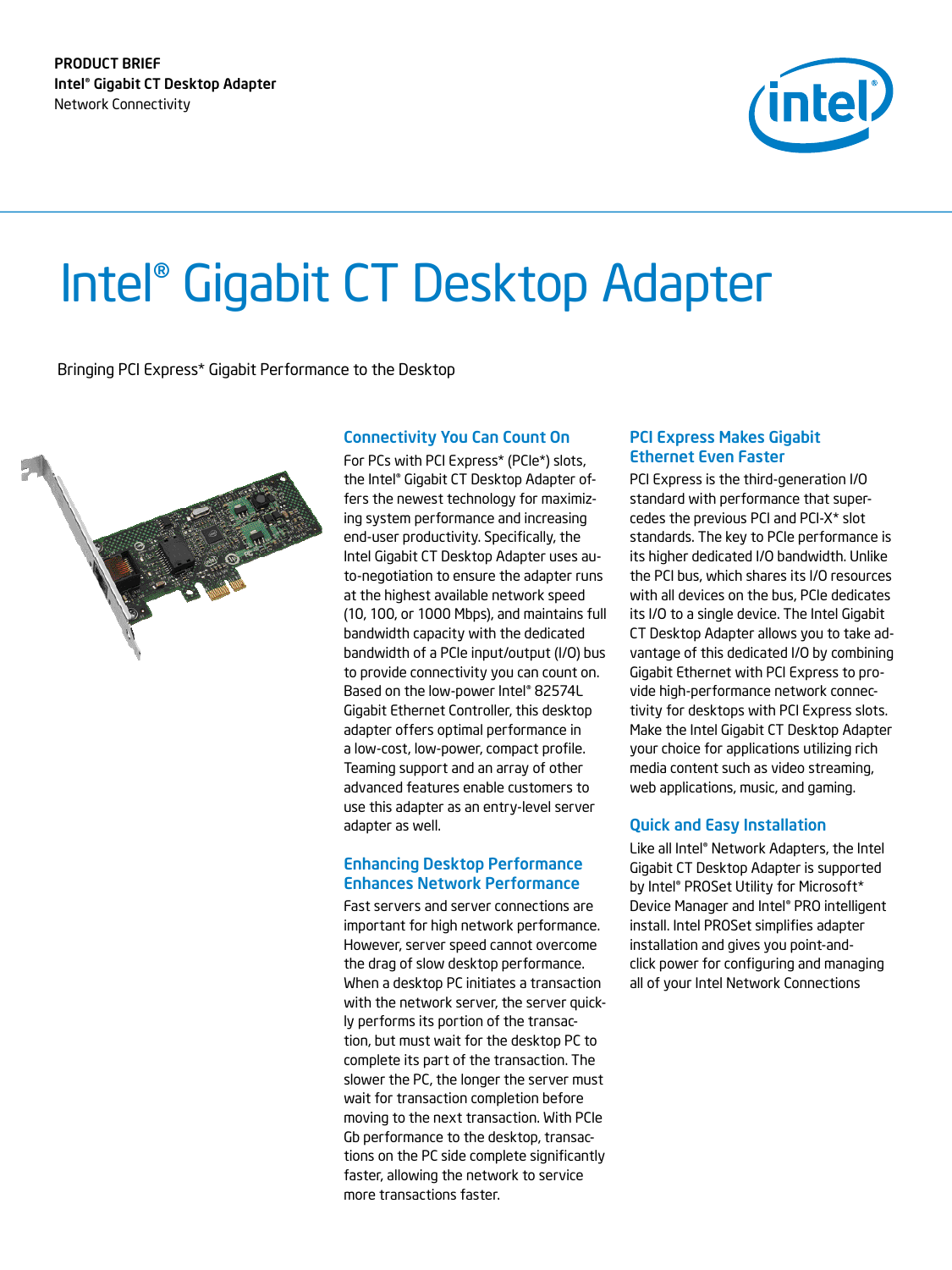## Intel® CT Desktop Adapter Features and Benefits

| <b>Features</b>                                                                                                  | <b>Benefits</b>                                                                                                                                                        |  |
|------------------------------------------------------------------------------------------------------------------|------------------------------------------------------------------------------------------------------------------------------------------------------------------------|--|
| Intel® 82574L Gigabit Ethernet Controller                                                                        | High performance and reliability; low power                                                                                                                            |  |
| Interrupt moderation                                                                                             | Delivers increased performance while significantly reducing CPU usage                                                                                                  |  |
| PCI Express* x1 slot compatible                                                                                  | Designed for high performance on PCI Express desktop architecture while maintaining compatibility with<br>PCI applications                                             |  |
| Compatible with Fast Ethernet and Ethernet                                                                       | Reduces deployment and training costs and enables easy, quick migration<br>to Gigabit Ethernet                                                                         |  |
| 10/100/1000 Mbps auto-negotiation                                                                                | Automatically compatible with Ethernet, Fast Ethernet, and Gigabit Ethernet networks                                                                                   |  |
| Support for most network operating systems                                                                       | Enables widespread deployment                                                                                                                                          |  |
| Advanced configuration and power interface<br>(ACPI); Wake on LAN* (WoL); Preboot Execution<br>Environment (PXE) | Enables low-power consumption, remote wake, and remote booting                                                                                                         |  |
| Remote Management Support                                                                                        | Reduces support costs with remote management based on industry-wide standards                                                                                          |  |
| Intel® PROSet Utility for Microsoft* Device Manager                                                              | Provides point-and-click power over individual adapters, advanced adapter features,<br>connection teaming, and virtual local area network (VLAN) configuration         |  |
| Advanced cable diagnostics                                                                                       | Dynamically tests and reports network problems (error rate, cable length) and automatically compensates<br>for cable issues (cross-over cable, wrong pin-out/polarity) |  |
| Intel backing                                                                                                    | Backed by an Intel® limited lifetime warranty, 90-day, money-back quarantee<br>(U.S. and Canada), and worldwide support                                                |  |
| Optimized queues: 2 Transmit (Tx) and 2 Receive (Rx) Efficient packet prioritization                             |                                                                                                                                                                        |  |
| MSI-X support                                                                                                    | • Minimizes the overhead of interrupts                                                                                                                                 |  |

#### Order Codes

Single Unit: EXPI9301CT Bulk Pack: EXPI9301CTBLK (order 20, get 20)2

#### Companion Products

Consider these Intel® products in your server and network planning:

- Intel® 10 Gigabit Server Adapters for PCI and PCI Express Interfaces
- Intel® PRO/1000 Server Adapters
- Copper or fiber-optic network connectivity, up to four ports per card
- Solutions for PCI Express, PCI-X\*, and PCI interfaces
- Intel® PRO/1000 Desktop Adapters for PCI Express and PCI interfaces
- Other Intel® Desktop and Server Adapters
- Intel® Xeon® Processors
- Intel® Server Boards

Customer Support

Intel® Customer Support Services offers a broad selection of programs including phone support and warranty service. For more information, contact us at [support.intel.com/support/network/.](http://www.intel.com/p/en_US/support/network)

• Allows load balancing of interrupt handling between different cores/CPUs

Service and availability may vary by country.

#### For Product Information

To speak to a customer service representative regarding Intel products, please call 1-800-538-3373 (U.S. and Canada) or visit support.intel.com/support/9089.htm for the telephone number in your area. For additional product information, visit www.intel.com/go/ethernet.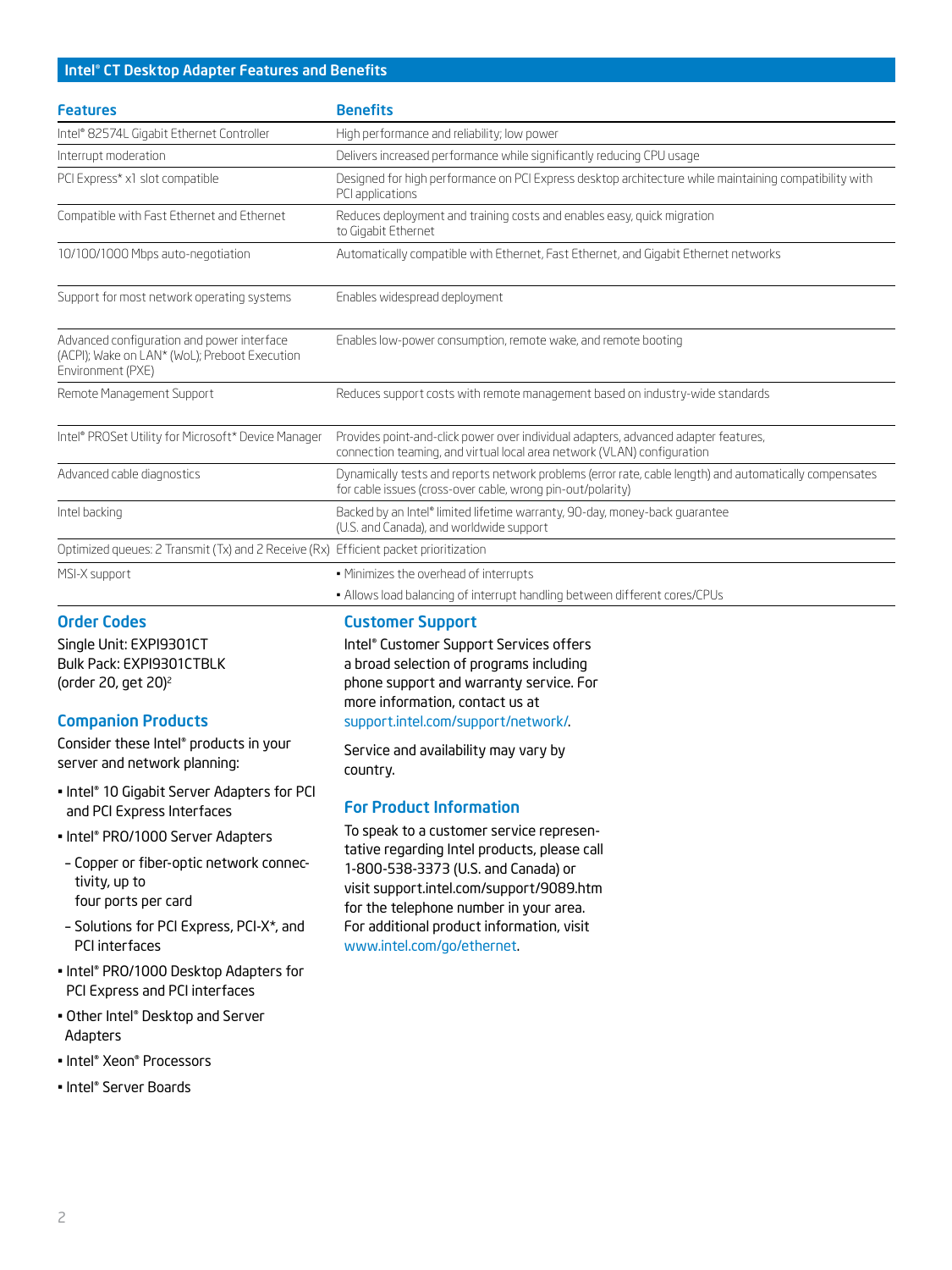| <b>Specifications</b>                                                             |                                                              |                                                   |                                                                                                                      |  |
|-----------------------------------------------------------------------------------|--------------------------------------------------------------|---------------------------------------------------|----------------------------------------------------------------------------------------------------------------------|--|
| General                                                                           |                                                              |                                                   | <b>Network Operating Systems (NOS) Software Support (cont.)</b>                                                      |  |
| <b>Product Codes</b>                                                              | · EXPI9301CT                                                 | $DOS*$                                            |                                                                                                                      |  |
|                                                                                   | · EXPI9301CTBLK (Order 20, get 20)                           |                                                   |                                                                                                                      |  |
| Connectorst                                                                       | R 45                                                         | DOSODI*                                           |                                                                                                                      |  |
| • 10/100/1000BASE-T<br>IEEE standards/network topology                            |                                                              | SCO OpenServer 6/Unixware* 7.1.x                  |                                                                                                                      |  |
| · Category-5 UTP, 4-pair<br>Wiring                                                |                                                              | Novell Netware* 6.5                               |                                                                                                                      |  |
| <b>Platform Feature</b>                                                           | · User benefit as single-line bullets                        | Xen*                                              |                                                                                                                      |  |
| <b>Platform Feature</b>                                                           | · User benefit as single-line bullets                        | FreeBSD* 5.x or later                             |                                                                                                                      |  |
| <b>Platform Feature</b><br>· User benefit as single-line bullets                  |                                                              | ESX* 3.x* support (for VMware)                    |                                                                                                                      |  |
| <b>Adapter Product Features</b>                                                   |                                                              | <b>Intel Backing</b>                              |                                                                                                                      |  |
| Intel® PROSet Utility for easy configuration and<br>management                    |                                                              | Limited lifetime warranty                         |                                                                                                                      |  |
| RoHS1                                                                             |                                                              | 90-day, money-back guarantee<br>(U.S. and Canada) |                                                                                                                      |  |
| Plug and play specification support<br>Standard                                   |                                                              | <b>Advanced Software</b><br><b>Features</b>       |                                                                                                                      |  |
| Auto-negotiation, full-duplex capable                                             |                                                              | Test switch configuration                         | Tested with major switch original equipment manu-<br>facturers (OEMs)                                                |  |
| Integrated media access control (MAC) and<br>physical layer (PHY)                 |                                                              | TCP checksum of fload                             | Transition control protocol (TCP), user diagram proto-<br>col (UDP), Internet protocol (IP)                          |  |
| Cable distance                                                                    | 100m Category-5 for 1000/100 Mbps;<br>Category-3 for 10 Mbps | IEEE 802.1p*, Quality of Service (QoS)<br>Support |                                                                                                                      |  |
| Ships with full-height bracket installed,<br>low-profile bracket added in package |                                                              | IEEE 802.1q*, VLAN Support                        |                                                                                                                      |  |
| Receive-side scaling (RSS)                                                        |                                                              | TCP segmentation/large send offload               |                                                                                                                      |  |
| 9 KB jumbo frames                                                                 |                                                              | Teaming support                                   |                                                                                                                      |  |
| <b>Network Management</b>                                                         |                                                              | Interrupt moderation                              |                                                                                                                      |  |
| Wired for Management (WfM) baseline v2.0 en-<br>abled for servers                 |                                                              | Tx/RxIP                                           |                                                                                                                      |  |
| DMI 2.0 support and Windows Management<br>Instrumentation (WMI)                   |                                                              | <b>Technical Features</b>                         |                                                                                                                      |  |
| Instrumentation (WMI) and SNMP-Remote<br>Installation Services (RIS)              |                                                              | Data rate supported per port                      | 10, 100, and 1000 Mbps                                                                                               |  |
| ACPI* 1.0 power management                                                        |                                                              | Bus type                                          | PCI Express 1.1 (2.5 GT/s)                                                                                           |  |
| Wake on LAN* support over PCI Express*                                            |                                                              | Bus width                                         | x1 lane PCI Express operable in x1, x4, x8, x16 slots                                                                |  |
| PXE 2.0 enabled through boot read-only memory (ROM)                               |                                                              | Bus speed (x1, encoded rate)                      | 2.5 Gbps uni-directional; 5 Gbps bi-directiona                                                                       |  |
| <b>Network Operating Systems (NOS) Software Support</b>                           |                                                              | Interrupt levels                                  | INTA, MSI, MSI-X                                                                                                     |  |
| Windows* 2000                                                                     |                                                              | IEEE support                                      | 802.3z*                                                                                                              |  |
| Windows* Server 2003                                                              |                                                              | Hardware certifications                           | FCC B, UL, CE, VCCI, BSMI, CTICK, MIC                                                                                |  |
| Windows* Server 2008                                                              |                                                              | Controller-processor                              | Intel <sup>®</sup> 82574L                                                                                            |  |
| Windows Professional XP* SP3                                                      |                                                              | Typical power consumption                         | 1.9 W                                                                                                                |  |
| Windows Vista* SP1                                                                |                                                              | Operating temperature                             | 0°C to 55°C (32°F to 131°F)                                                                                          |  |
| Linux* RHEL 4.6                                                                   |                                                              | Storage temperature                               | -40° C to 70° C (-40° F to 158° F)                                                                                   |  |
| Linux* Kernel version 2.6.24                                                      |                                                              | Storage humidity                                  | 90% non-condensing relative humidity at 35°C                                                                         |  |
| Linux* Kernel version 2.4.36.2                                                    |                                                              | LED Indicators                                    | LINK/ACTIVITY LED: off=NO LINK; on=LINK;<br>blinking=ACTIVITY; SPEED LED: off=10 Mb;<br>green=100 Mb; yellow=1000 Mb |  |
| RHEL* 5.1                                                                         |                                                              | <b>Physical Dimensions</b>                        |                                                                                                                      |  |
| SLES* 9 SP4                                                                       |                                                              | Length                                            | 11.92 cm (4.696 in)                                                                                                  |  |
| SLES* 10 SP1                                                                      |                                                              | Width                                             | 5.53 cm (2.181 in)                                                                                                   |  |
| FreeBSD*7.0                                                                       |                                                              | Height of end bracket                             | 12 cm (4.725 in)                                                                                                     |  |